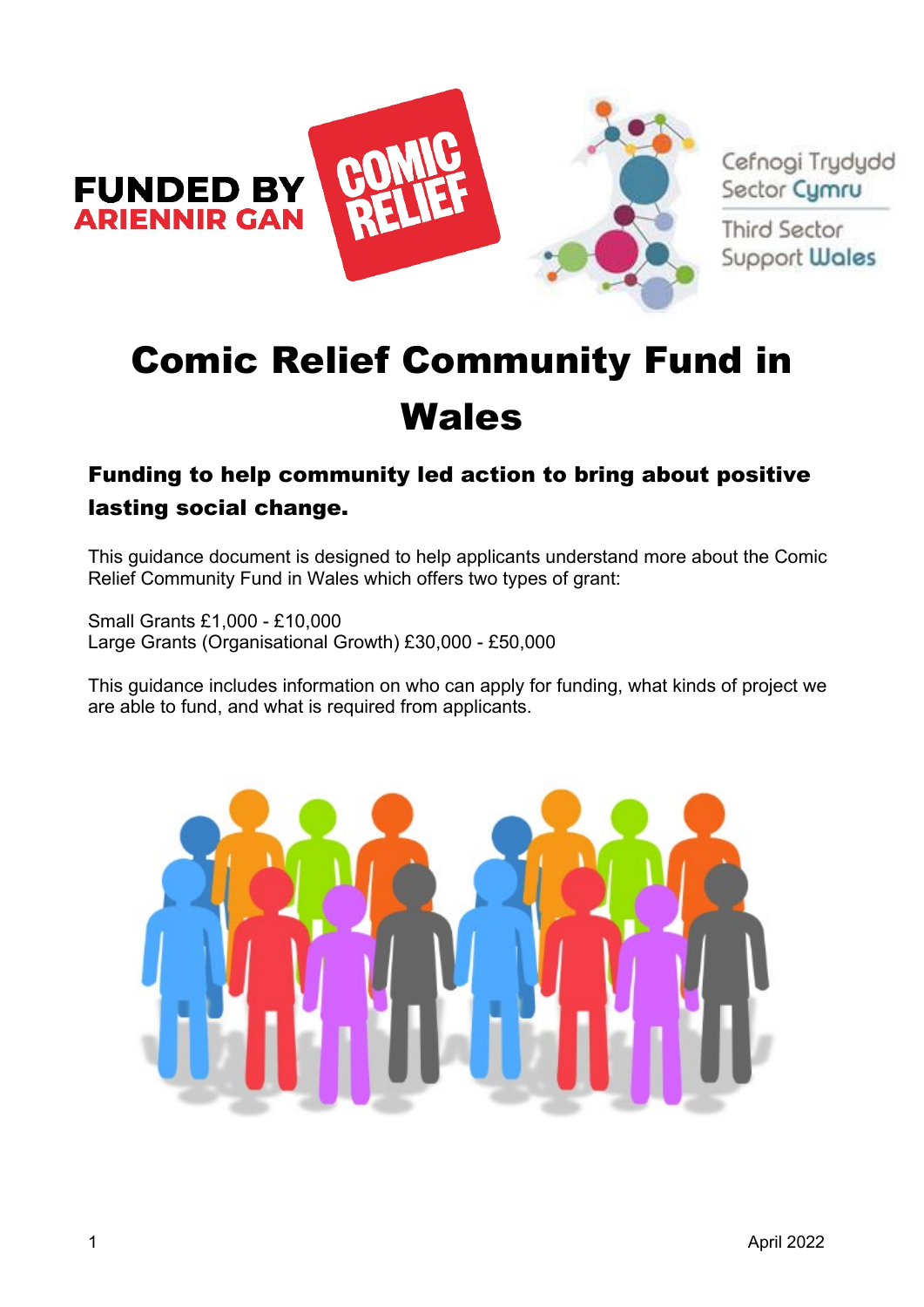# Contents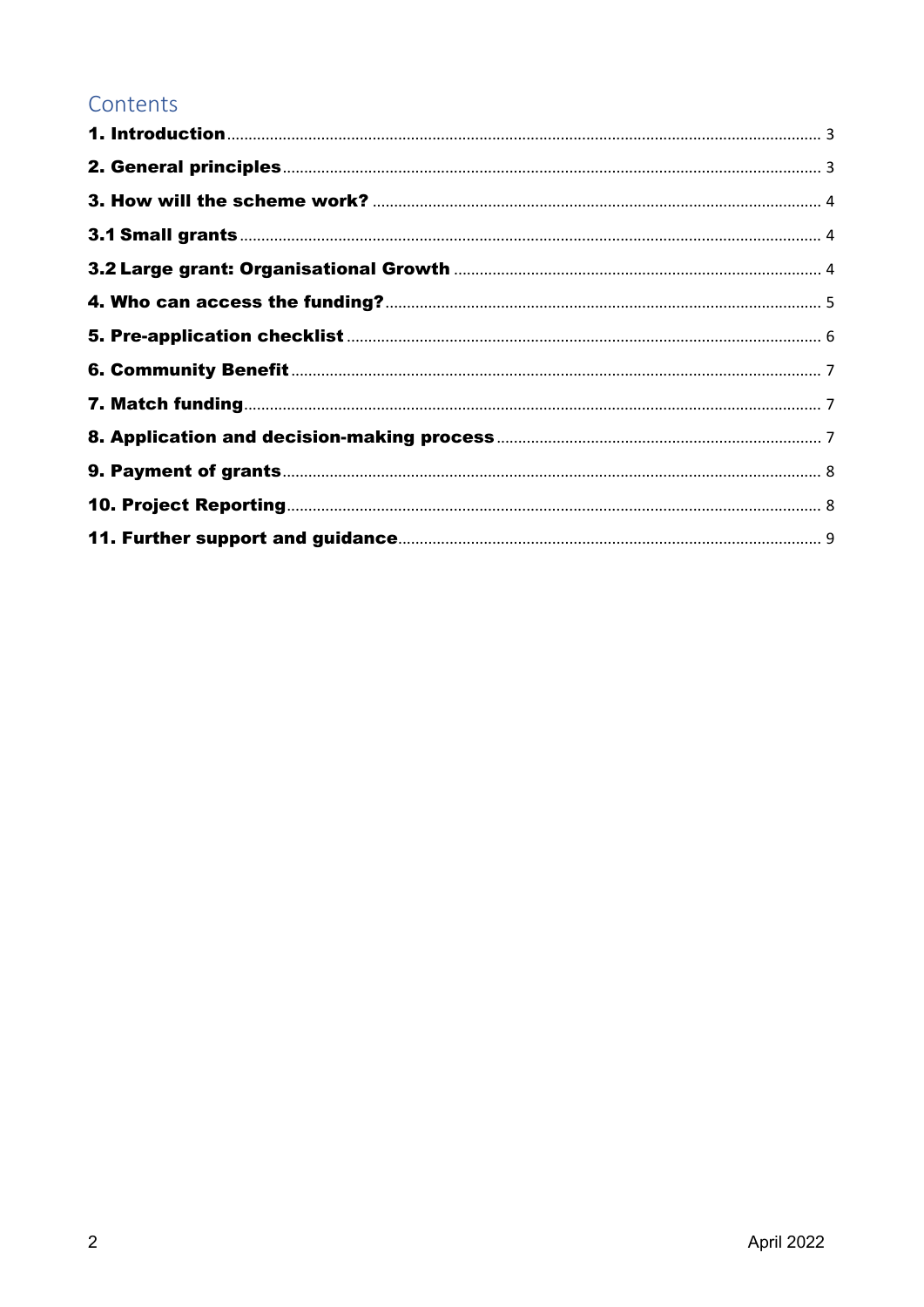#### <span id="page-2-0"></span>1. Introduction

Third Sector Support Wales (TSSW) is administering two grant funds from Comic Relief in Wales:

- Community Fund Small Grants
- Organisational Growth Fund Larger grants

Comic Relief knows that to bring about positive social changes, action needs to be taken at a grassroots level.

TSSW is a Wales wide network of support for the charitable and third sector in Wales. TSSW will deliver this funding scheme in a way that is accessible to community groups all over Wales, ensuring it reaches those taking action to make social changes happen in their locality.

# <span id="page-2-1"></span>2. General principles

This new approach will offer funding under the four Strategic Themes of Comic Relief funding:

**Children Survive & Thrive –** Actions to give children the best start in life and access to opportunities to achieve their potential

**Gender Justice –** Actions to improve equality for women and girls

**A Safe Place to Be –** Actions to help vulnerable people improve their circumstances and safety

**Mental Health Matters –** Actions to enable access to support and increase awareness

#### **Organisations with a socially focussed purpose and an annual income of less than £250,000 are eligible to apply.**

For small Community Fund applications (£1,000 - £10,000) - we are looking to fund community led action on local issues. For help with project development and general enquiries please refer to the table at the end of this document to see the contact details for your Regional Lead.

For the larger Organisational Growth grant (£30,000-£50,000) - we are seeking applications from organisations looking to build their capacity, with activities such as exploring a new area of work or filling a training gap. Fundable activity is non-prescriptive, we hope to get applications covering a broad range of activity. Speak to the Grants Team at Wales Council Voluntary Action (WCVA) for a discussion around your project idea on 0300 111 0124 or email us at [comicreliefgrants@wcva.cymru.](mailto:comicreliefgrants@wcva.cymru)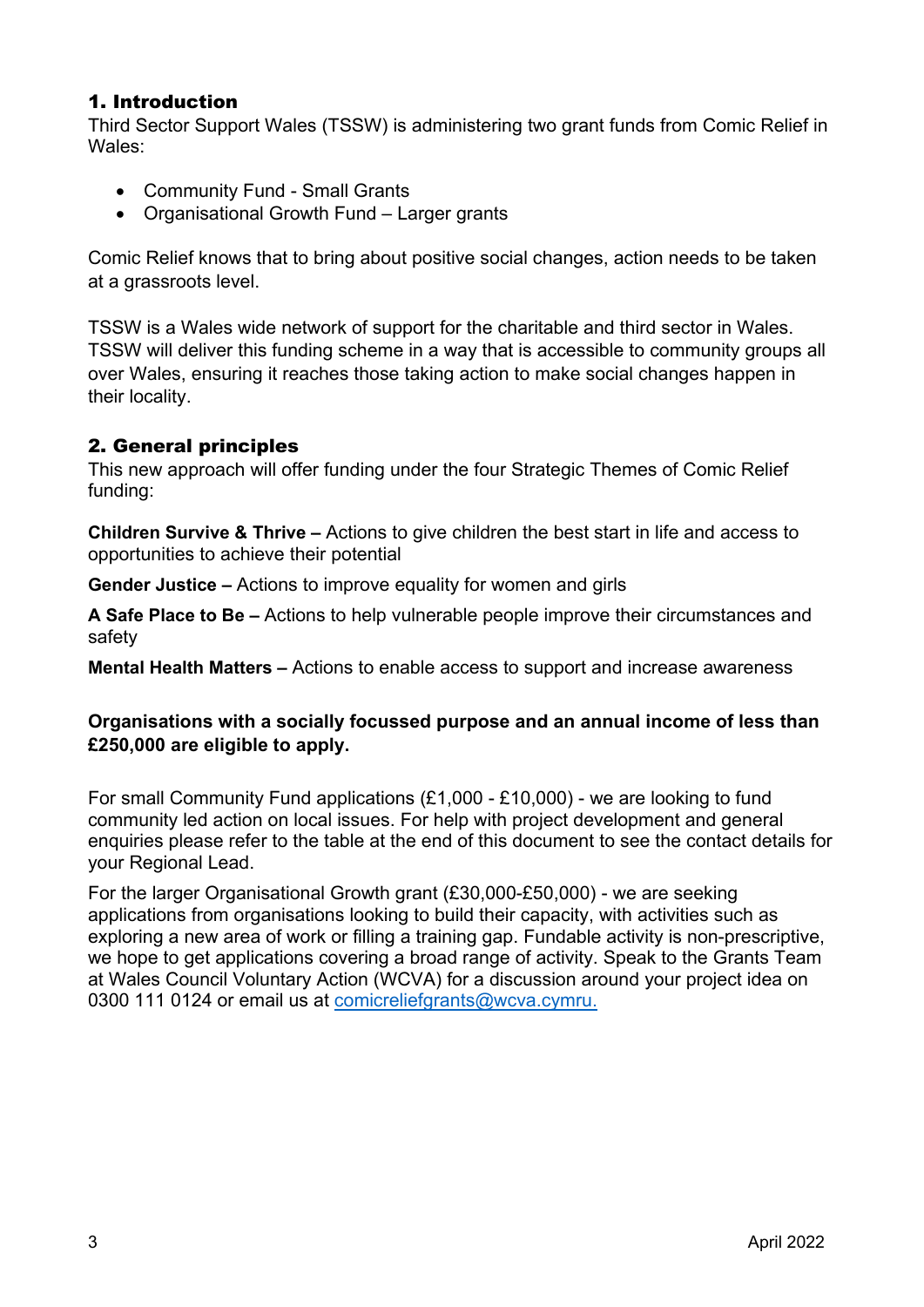## <span id="page-3-0"></span>3. How will the scheme work?

There is £900,000 in grants available, grant allocations are set by region. The map below shows how much is available.

Organisational Growth Grants - £160,000 across Wales

#### **Small Grants**

North Wales - £193.333 West Wales - £96,667 Mid Wales (Powys) - £63,333 Swansea and Neath Port Talbot - £70,000 Rhondda Cynon Taff, Merthyr Tydfil, and Bridgend - £96,667 Gwent - £150.000 Cardiff & Vales of Glamorgan - £70,000



The application window will open 19 April 2022 with a closing date of 27 June 2022. The earliest projects can begin is the 22 August 2022. Projects should be completed by 20 August 2023.

## <span id="page-3-1"></span>3.1 Small grants

The Scheme will offer small grants of £1,000 to £10,000.

The aim of this fund is to ensure that Comic Relief funding is reached by the community groups leading change and growth in their locality; enabling positive change shaped in response to the specific needs of their community.

Funded projects will demonstrate a robust understanding of an identified need or challenge within their community and are seeking funding to address it with a realistic and lasting approach.

All projects will need to demonstrate through their application:

- How the project will benefit the community within the area where their activity will take place
- Community-led community engagement, involvement and support should be demonstrated throughout the application
- Contribution to one or more of Comic Relief's Strategic Themes

# <span id="page-3-2"></span>3.2 Large grant: Organisational Growth

Comic Relief and Third Sector Support Wales (TSSW) recognise the great work that community led organisations do across Wales and want to help organisations to build their own capacity in a sustainable and impactful way.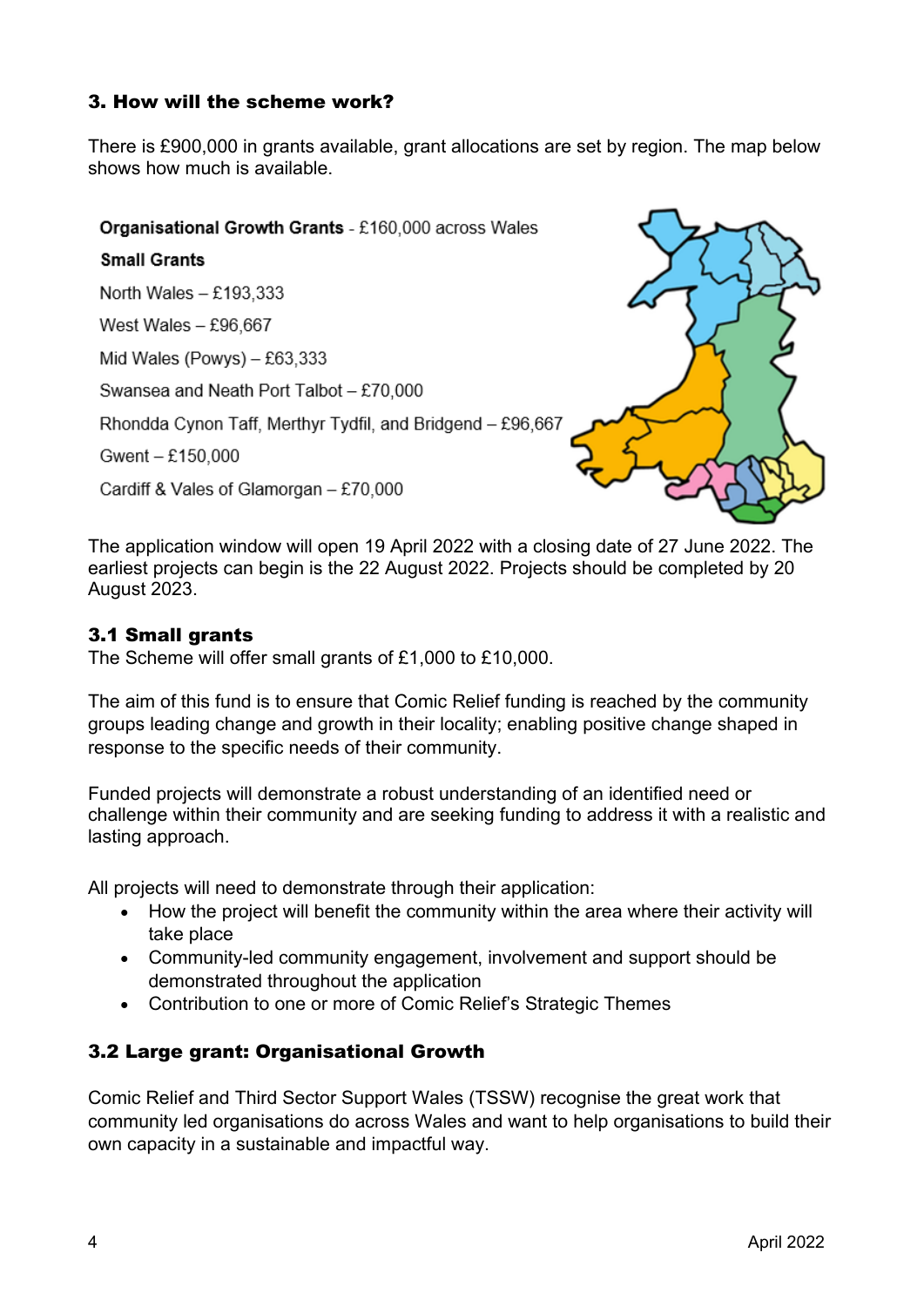The aim of this fund for organisational growth, is to give organisations the chance to make a strategic impact and to increase resilience.

There will be £160,000 available to organisations with a social purpose, grants between £30,000 and £50,000.

These grants are available for organisations wishing to undertake activity in the following areas:

- Build on what is working well in relation to your organisation's community activity
- Strengthen and measure the impact of your core community led activity
- Develop new ways of working
- Give leaders time to develop organisational strategy
- Implement a change within the organisation to increase resilience and self sufficiency
- Fill an identified skills gap within the organisation
- Explore a potential area of growth for the organisation

#### **The above list is not exhaustive, please get in touch to chat through any ideas you may have.**

Organisations will need to be able to demonstrate:

- Operation at a community level, with the community and its need helping shape direction
- Methods for measuring the impact achieved
- A willingness to share their experiences and learning with other organisations upon funding completion
- The sustained impact/continuation of the activity

#### <span id="page-4-0"></span>4. Who can access the funding?

The fund is open to project applications from, organisations in the following categories with an annual turnover of less than £250,000:

- Registered Charities
- Constituted groups and clubs
- Not for Profit or Community Interest Companies
- Social Enterprises
- Town, Parish and Community Councils
- Partnership projects a lead partner will need to make the application and if successful, hold the grant award and manage the monitoring and reporting

We are unable to accept applications from:

- Individuals
- Sole traders
- Companies aimed at generating profit primarily for private distribution
- Organisations based outside of Wales
- Applications made by one group or organisation on behalf of another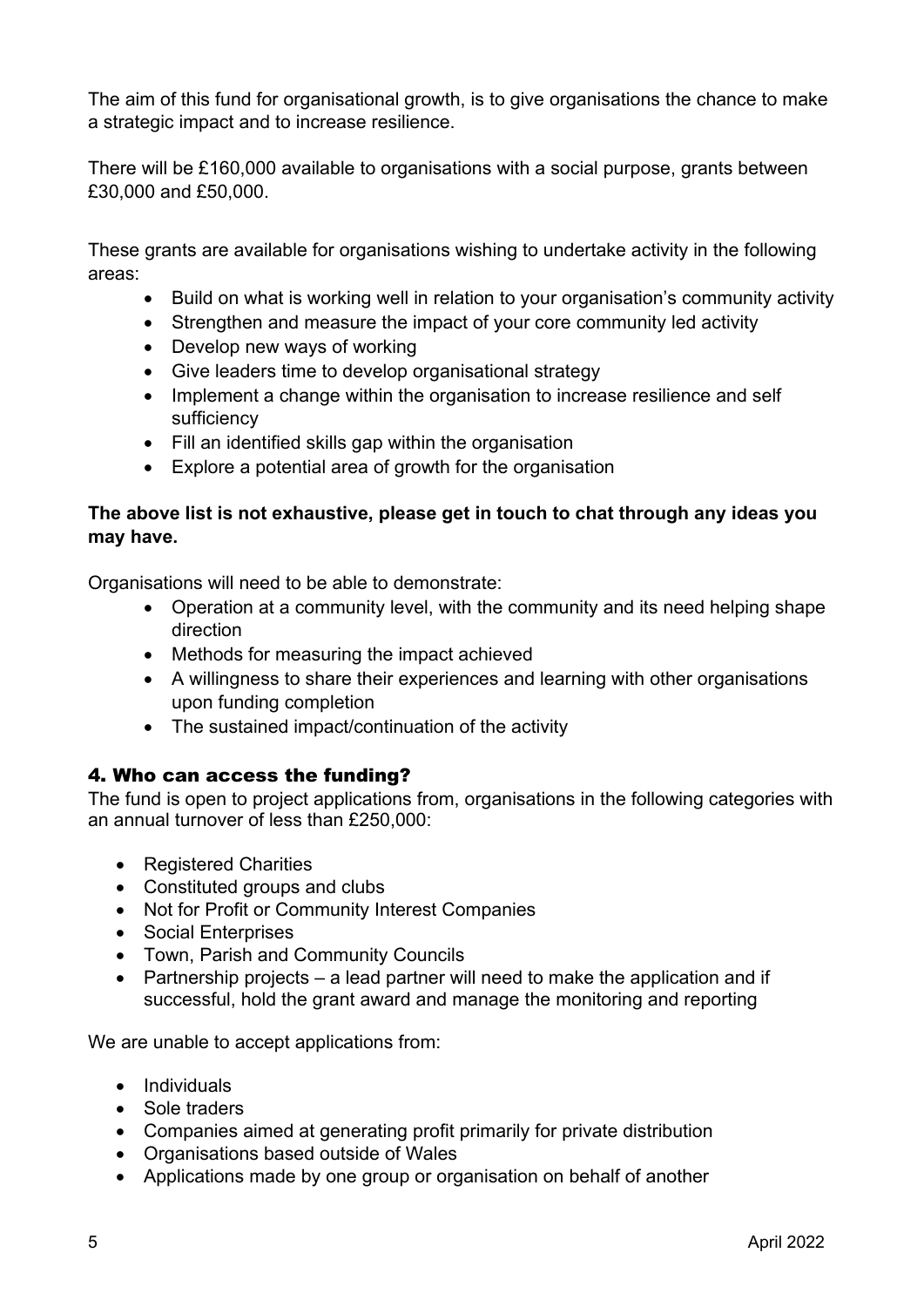Project activity must take place in Wales.

The applicant must:

- be a constituted group or organisation and be able to supply copies of governing documents
- have the relevant land permissions, where applicable
- have an organisation/community group bank account (no grant payments will be made to the bank accounts of individuals)

#### **The Scheme will not fund:**

- Retrospectively
- Projects on land or a facility that is not accessible to the community within which it is located
- Street scene improvements, e.g. signage, car parks
- Activities that generate profit that won't be used for further community benefit
- One off events or conferences conferences and workshops as part of a project with lasting impact can be included in your project's costings
- Delivery of services which are the Government's/Health Board's responsibility
- Any religious proselytising activity

If you are unsure please get in touch and we'll be happy to discuss your project idea and its eligibility.

#### <span id="page-5-0"></span>5. Pre-application checklist

Before applying to the fund, please check that you can supply the following with your application, your local CVC will assist and advise. Part of the role of TSSW is to support the sector with advice on good governance practices. If you don't have any of the below please get in touch for support with your local [County Voluntary Council](https://thirdsectorsupport.wales/) (TSSW partner):

- Constitution/governing documents for your organisation the governing documents of the organisation must clearly outline the organisation's social purpose, demonstrate that any profit or assets are used for this social purpose, and show that an asset lock is in place, where applicable.
- The relevant permissions for activity to take place
- Copies of your organisation's most recent financial statements or audited annual accounts
- Bank Statement
- A copy of your organisation's Environmental Policy
- A copy of your organisation's Equal Opportunities Policy
- A copy of your organisation's Welsh Language Policy
- A copy of your organisation's Safeguarding Policy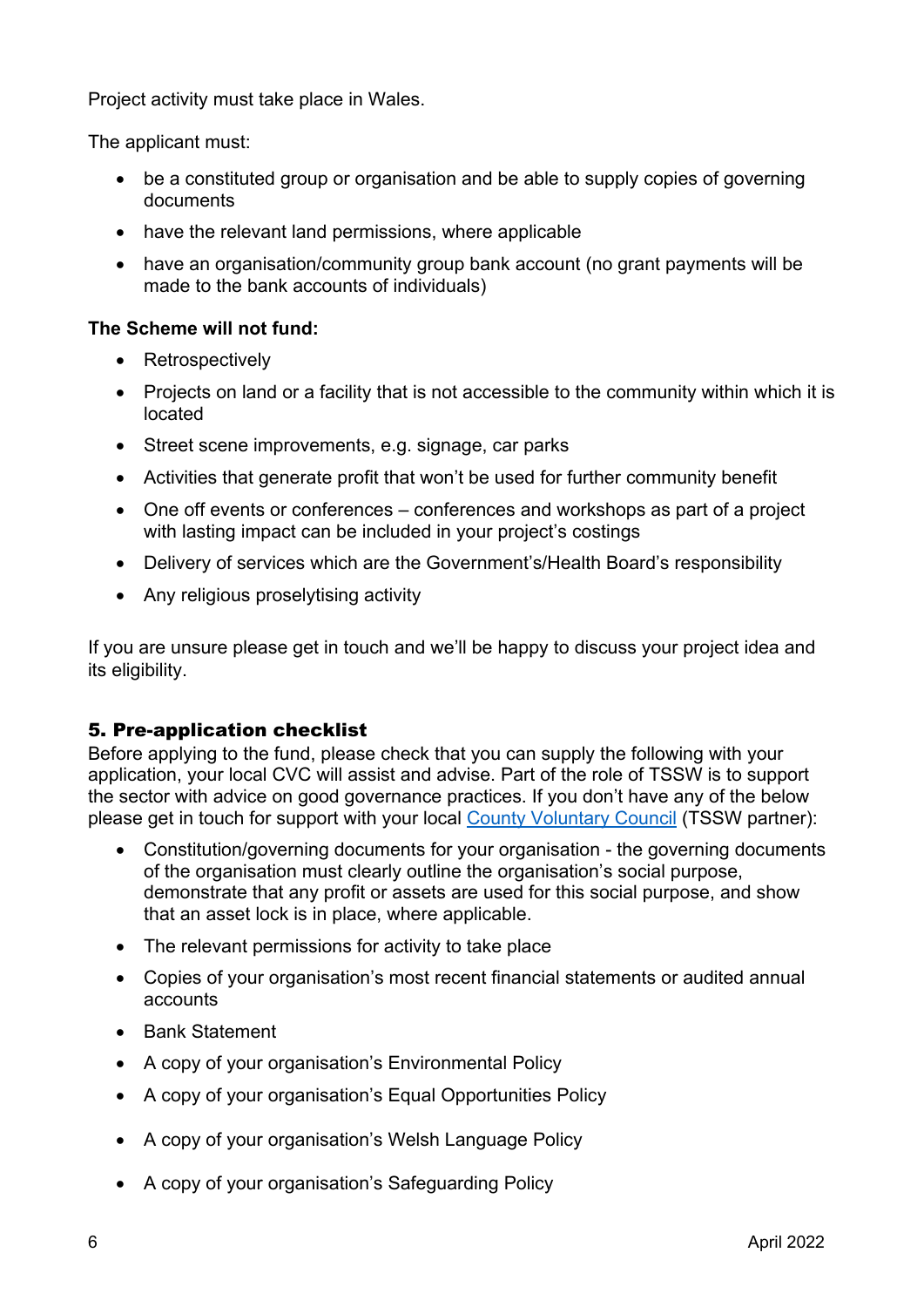- Evidence/letters of community support for project (5 max)
- Proof of match funding if your project will use funding from multiple sources, applicants will need to let us know the source of match funding and provide evidence that it is secured. If you are in the process of applying for other funding, please tell us at what stage you are at.

#### <span id="page-6-0"></span>6. Community Benefit

All projects will need to demonstrate through their application how the project will benefit the community within the area where their activity will take place. Community-led community engagement, involvement and support should be demonstrated throughout the application. Supplementary evidence is welcome. This could Include survey results, letters of support, quotes from community members etc.

#### <span id="page-6-1"></span>7. Match funding

Match funding for the scheme is not required and the scheme can support 100% of project costs. Although match funding is not a specific requirement of the scheme, it can be used to support wider projects in conjunction with other sources of funding. In-kind match funding can be included into your project's overall budget: examples of this may include the provision of works, goods, materials or services donated to the project by another provider.

Volunteer hours should also be included into the project's budget profile. The notional volunteer rates for different project roles undertaken are obtained from the UK Annual Survey of Hours and Earnings (ASHE). The minimum volunteer rate will be set at the living wage rate. We are keen to record the value contributed to projects by volunteers and so do ask that you include them as part of your project profile.

#### <span id="page-6-2"></span>8. Application and decision-making process

To apply for an Organisational Growth Grant, you will need to register with WCVA's Multipurpose Application Portal (MAP). If you have previously registered with MAP, you can log in by entering your username and password on the home screen.

Organisations can register by visiting the website [map.wcva.cymru.](https://map.wcva.cymru/)

If you need help registering on MAP please follow this [video](https://www.youtube.com/watch?v=N3J-TbbeDjc)

To apply for a Small Grant please download an application form from your Regional Lead's webpages – if you are unsure of your Regional Lead please see the table at the bottom of this document.

Applications must be submitted in keeping with the published deadline. Any applications received after the deadline will not be considered.

Applications will be assessed and put to an advisory panel for approval or rejection. The Advisories panels take place at a regional level for small grants, and a national level for the large grants.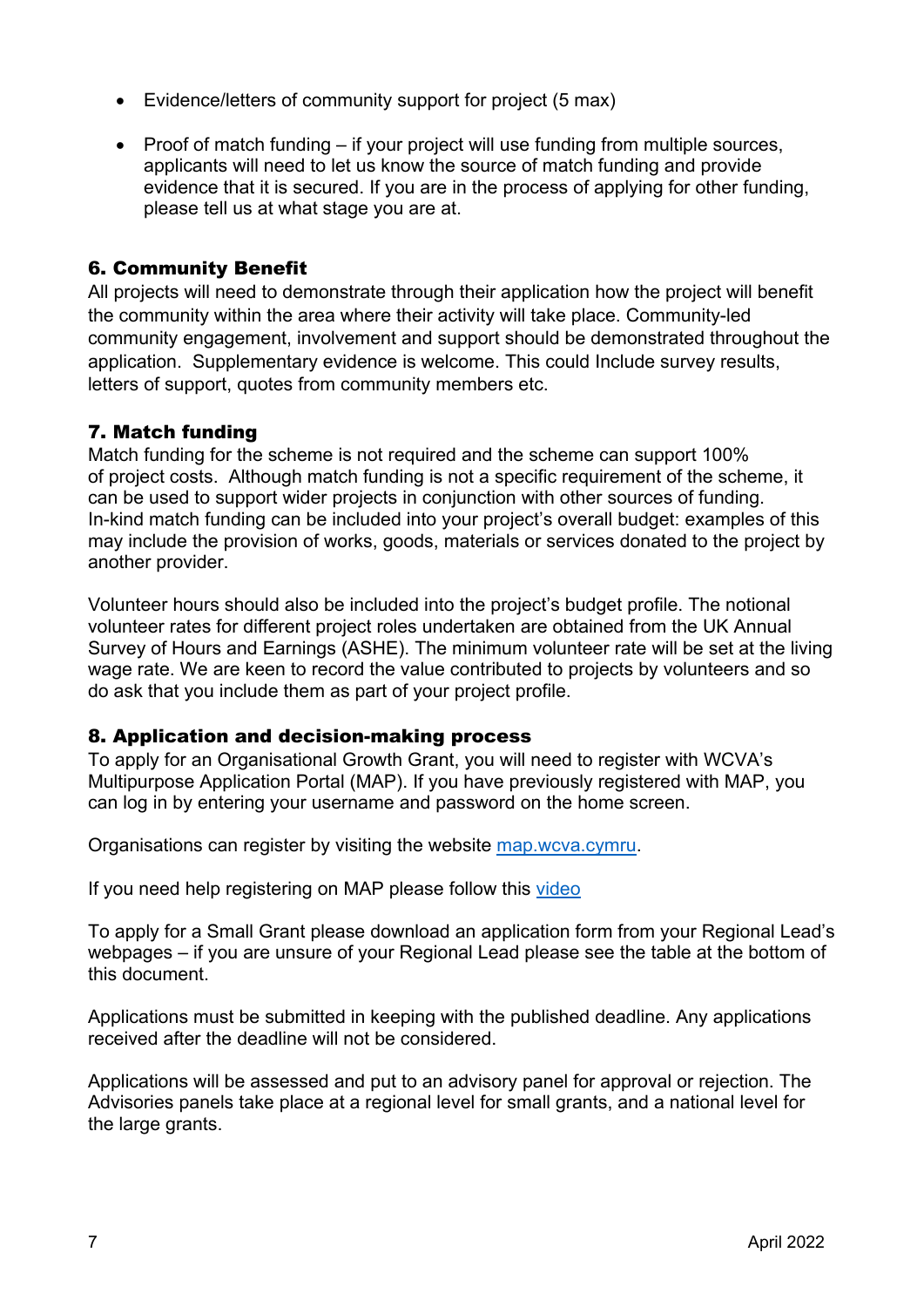# <span id="page-7-0"></span>9. Payment of grants

Grants will be paid into the bank account of your organisation or group. Bank details should be submitted with your application form. The account must have at least two unrelated authorised signatories, these people will need to be named in your application form and email addresses provided.

# <span id="page-7-1"></span>10. Project Reporting

#### **10.1 What will I be asked to measure?**

- What positive impact will be made by the project?
- How does this fit with your chosen priority theme?
- How will the impact be measured? Will you be able to record a baseline and measure the improvement after the project has taken place?
- How long lasting will the impact of the project be? For example, will the activity continue, will it build skills or resources in the community?

Successful projects will be required to submit a monitoring report at 6 month intervals throughout project delivery. Case studies from your project will also be required.

#### **10.2 Why is this information needed?**

Collecting this information from grant recipients will help us to demonstrate the collective difference that the funding has made to the communities where the activity has taken place.

#### **10.3 Comic Relief Community Funding in Wales project targets:**

All applicants for small grants will set their own target numbers against the targets listed below. Please include as many targets as you think is realistic, as this will help demonstrate the full variety of potential impact of your activities.

#### **Targets**

Number of:

- Volunteers delivering activity
- Beneficiaries (community members) engaged with the project
- Talks/presentations/engagement events held
- Training or work experience opportunities offered
- Followers on social media gained